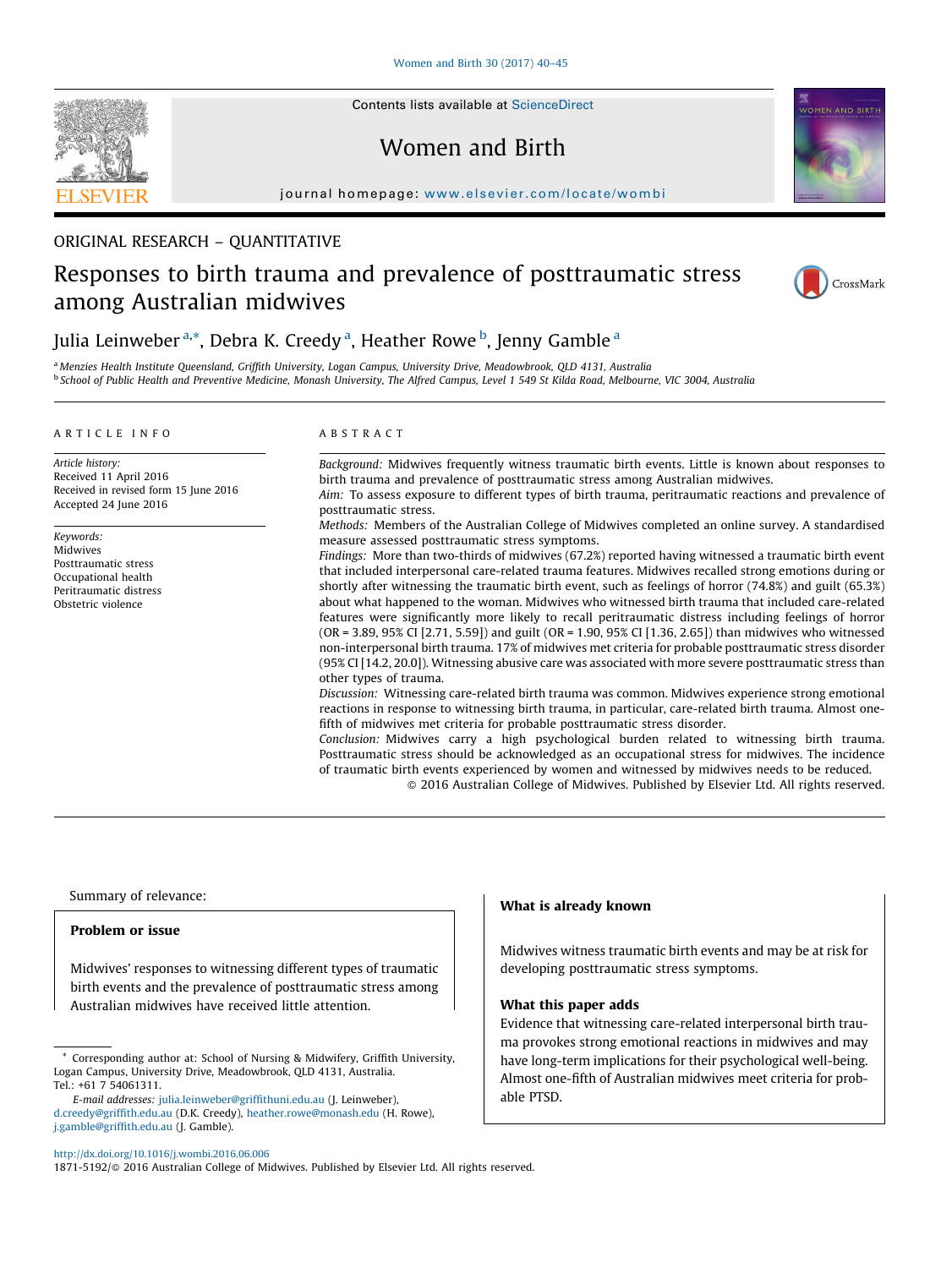# 1. Introduction

Posttraumatic stress disorder (PTSD) is a trauma-related condition which may develop in response to experiencing or witnessing a traumatic event.<sup>[1](#page-4-0)</sup> Research in the USA<sup>[2](#page-4-0)</sup> and in the UK<sup>[3](#page-4-0)</sup> has identified that midwives can develop posttraumatic stress symptoms following exposure to birth trauma.

PTSD symptoms in midwives are an important consideration because of the potential negative consequences for care. There is evidence that other health professionals reporting PTSD symptoms experience empathic impairment and emotionally-distant caregiving. $4-6$  Health professionals with PTSD may also overestimate the likelihood of adverse events, known as 'judgment bias'.<sup>[7,8](#page-4-0)</sup> PTSD symptoms in midwives may adversely affect their relationships with women in their care and reduce their clinical decision-making skills.

Maternity professionals have described a variety of events during labour and birth that can trigger traumatic stress responses.<sup>9-11</sup> These events included not only obstetric emergen- $cies<sup>10</sup>$  $cies<sup>10</sup>$  $cies<sup>10</sup>$  but also "rough approaches" towards women by physicians, and disrespectful interactions between caregivers and women. $9,11$ Traumatic events are commonly distinguished as being interpersonal, such as sexual and physical or psychological assault and abuse, or non-interpersonal trauma, such as accidental injury and natural disaster.<sup>[12,13](#page-4-0)</sup> Epidemiological studies have consistently identified higher rates of posttraumatic stress following exposure to interpersonal trauma than to non-interpersonal trauma. $14-17$ 

Midwives' personal reactions to birth have not received much scholarly attention.<sup>18</sup> Emotional reactions during and shortly after a traumatic experience, referred to as peritraumatic distress, reflect the subjective interpretation of the trauma. Peritraumatic distress may heighten trauma-related memory and sensitise the neurobiological systems implicated in the pathogenesis of PTSD.<sup>[19](#page-5-0)</sup> Individuals who experience more severe peritraumatic distress have a higher risk of developing posttraumatic stress.  $20,21$ 

In Australia, as many as 43% of childbirth events are experienced as traumatic by women.<sup>[22](#page-5-0)</sup> However, reports about midwives' exposure to birth trauma, including a description of different types of birth trauma and peritraumatic distress are limited[.11](#page-4-0) The aim of the present study was explore midwives' emotional responses to witnessing different types of birth trauma and to estimate the prevalence of PTSD symptoms.

#### 2. Methods

#### 2.1. Study design

A descriptive, cross-sectional survey design was used.

### 2.2. Participants

Australian midwives who were members of the Australian College of Midwives (ACM).

#### 2.3. Measures

Study-specific questions assessed personal and professional details including age, traumatic life events, length of registration, hours worked per week, main place of practice and number of births attended per month.

Participants were invited to identify a traumatic birth event they had witnessed when providing care for a woman (the 'index' trauma). This index event served as the basis for inquiry about trauma event characteristics, emotions during or shortly after the traumatic event and traumatic response symptoms.

# 2.3.1. Trauma event characteristics

The Traumatic Events in Perinatal Care List (TEPCL) is a studyspecific measure to assess different types of traumatic events that can be witnessed by care providers during labour and birth. Research which describes nurses and midwives' experiences of witnessing traumatic birth events was reviewed to identify different types of traumatic birth events. $9-11$  These descriptors, together with findings from research into traumatic childbirth experiences with women, $23$  were used to create a list of carerelated interpersonal and non-interpersonal trauma event features.

The TEPCL was pilot-tested with a convenience sample of midwives ( $n = 45$ ) who were asked to indicate if they considered the feature relevant in the context of professional trauma exposure in midwives (on a scale of relevant, not sure, not relevant), and if the trauma feature would concern them personally (yes/no). In addition, midwives were asked for feedback regarding the clarity of wording in the description of the trauma feature (on a scale of clear, not sure, unclear). Features described in the list involved death and severe injury of mother or baby, disrespect of women's dignity, involvement in suboptimal care, and abusive care or management. The findings indicated that in addition to obstetric events involving death or severe injury of women and babies, midwives also identified witnessing trauma related to physical and psychological mistreatment by perinatal caregivers as potentially traumatic.

In the final version of the Traumatic Events in Perinatal Care List (TEPCL) non-interpersonal birth trauma was represented by the categories of (1) death (maternal or foetal, actual or threat of); and (2) injury (maternal or foetal, actual or threat of). Interpersonal birth trauma was represented by the categories of (1) abusive care (or management); (2) poor care (e.g., witnessing or participating in a procedure that is not in the woman's and/or the baby's best interest); and (3) interpersonal disrespect (e.g., witnessing the woman's dignity being ignored, her wishes overridden).

Participants indicated (yes/no) if their witnessed index traumatic birth event had any of the features described in each category; respondents could nominate more than one category to describe the nature of the witnessed index birth trauma.

#### 2.3.2. Peritraumatic emotions

Midwives were asked to indicate whether or not (yes/no) they recalled feeling fear, horror, and helplessness during or shortly after the traumatic event. In addition, they were asked to indicate (yes/no) whether or not they recalled feeling anger or guilt during or shortly after the index birth trauma event about what happened to the woman, responsible for what happened, or powerless to change the management of the birth.

#### 2.3.3. Primary outcome

The primary outcome, probable PTSD, was assessed with the PTSD Symptom Scale Self-Report version (PSS-SR).<sup>[24](#page-5-0)</sup> Respondents rate their stress symptoms following an index trauma.<sup>[24,25](#page-5-0)</sup> The PSS-SR consists of 17 questions which are presented on a fourpoint Likert scale ranging from 'not at all' to '5 or more times per week/almost always'. The questions are grouped in three symptom clusters identified in DSM-IV: re-experiencing, avoidance, and arousal (Criteria A, B, and C respectively).<sup>24-26</sup> The PSS-SR produces scores ranging from 0 to 51.

The PSS-SR has high internal reliability for the total scale  $(\alpha = 0.91)$  and each subscale of re-experiencing  $(\alpha = 0.78)$ , avoidance ( $\alpha$  = 0.80) and arousal ( $\alpha$  = 0.82).<sup>[24](#page-5-0)</sup> The PSS-SR has a specificity of 1.0 and a sensitivity of 0.62 using the Structured Clinical Interview for DSM (SCID) and identified 86% of PTSD cases. $24$  The fact that the PSS-SR does not produce false positives (specificity of 1) confirms that probable PTSD in midwives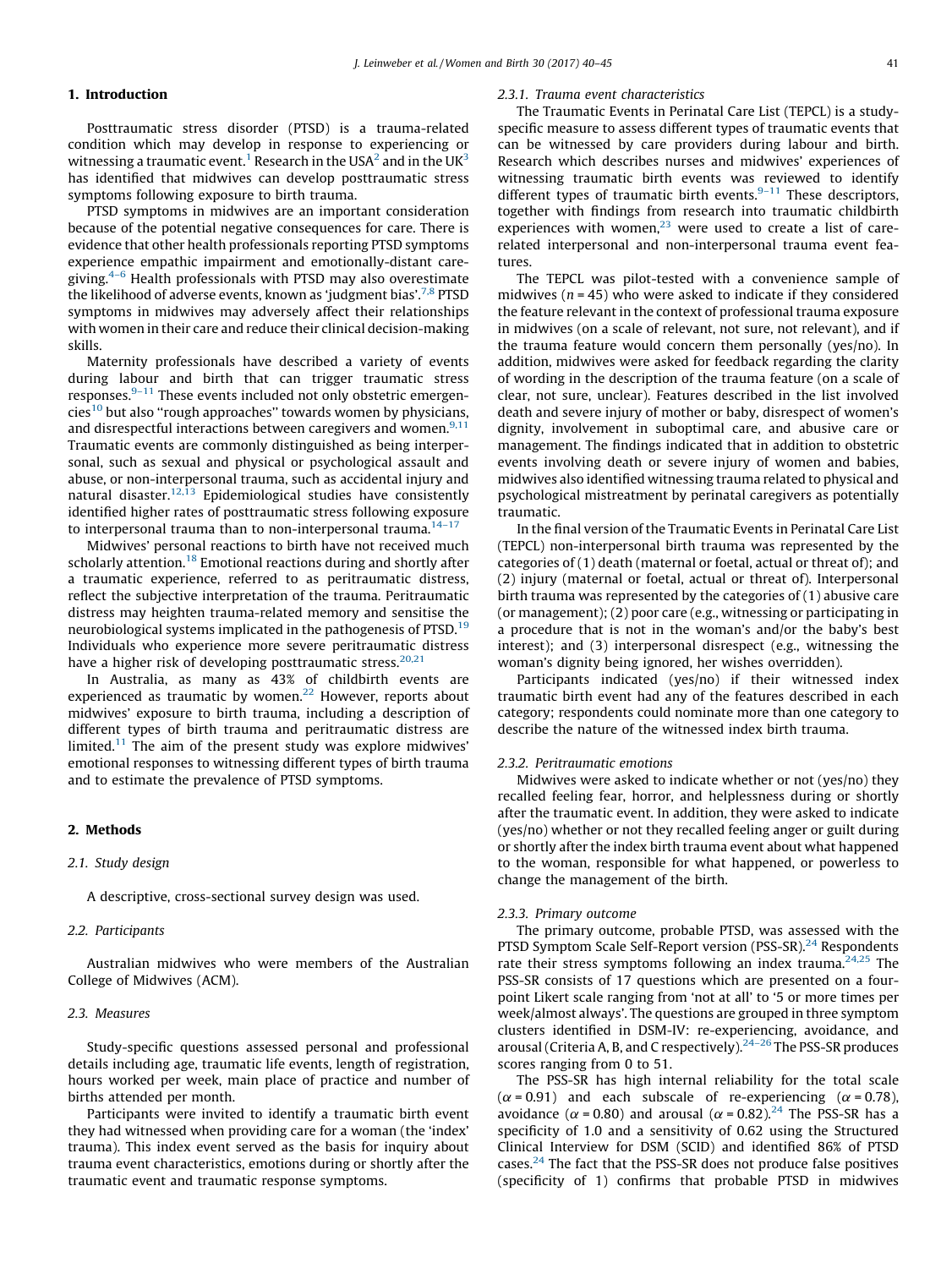following professional exposure to birth trauma is a genuine phenomenon.

We assessed PTSD symptoms using DSM-IV criteria as the development of standardised measures that assess PTSD according to DSM 5 criteria are still in their infancy. $27$  As PTSD is diagnosed through a structured clinical interview, we have adopted the term "probable PTSD"<sup>[28](#page-5-0)</sup> to describe the cluster of symptoms reported by participants.

Participants were considered to suffer from 'probable PTSD' if they met DSM-IV criteria for  $PTSD<sup>25</sup>$  $PTSD<sup>25</sup>$  $PTSD<sup>25</sup>$  (a score of at least 'one' on the four-point frequency scale for a minimum of one intrusion, three avoidance, and two arousal symptoms) and scored 14 or more on the PSS-SR. A conservative estimate of 'probable PTSD' was achieved by the PSS-SR cut-off  $\geq$ 14.

#### 2.4. Data collection

The Australian College of Midwives (ACM) agreed to distribute an email to members  $(n = 4578)$  inviting participation and including a link to the online survey in March 2014. Two weeks after the initial invitation to participate, a reminder email was sent. Data were collected exclusively via the anonymous online survey questionnaire[.29](#page-5-0) The survey was open for a period of three months.

#### 2.5. Ethical considerations

The authors obtained approval for the study from the Griffith University Human Research Ethics Committee (Reference number: NRS/50/13/HREC). Contact details of the researchers were provided. Immediate support and referral to appropriate counselling services in the respondent's State or Territory were offered in case of distress being aroused by participation in the study.

## 2.6. Approach to analysis

Data collected from the online survey was analysed using the Statistical Package for Social Sciences (SPSS). Total and subscale scores for the PSS-SR were calculated and a variable ''probable PTSD'' was created. Descriptive statistics were used to explore the mean score, standard deviation, and range of all continuous variables. Frequencies for the birth trauma event characteristics and for peritraumatic emotions were assessed. Associations between birth trauma event characteristics with posttraumatic stress were assessed using Mantel–Haenszel test. Associations between birth trauma event characteristics and peritraumatic emotions were analysed using Chi-square tests and expressed as odds ratios (OR) with 95% confidence intervals (CI). Probability  $(p)$ of a Type 1 error was set at 0.05.

#### 3. Findings

Of the surveys initiated online  $(n = 768)$ , 81 respondents completed only the demographic information section and these surveys were discarded, leaving a final sample of 687 out of a possible 4578 (response fraction = 15.4%). Of these, 601 (88%) completed the PTSD Symptom Scale Self-Report (PSS-SR).

#### 3.1. Characteristics of participants

Mean years of registration was 14.23 (SD 11.2, range = 0–44; 95% CI [13.4, 15.1]) for midwives in this sample. They attended an average of 7 births per month (SD 8.4, range =  $0-60$ ; 95% CI [6.5, 7.8]). The majority had a Bachelor's degree (56%), 19% a diploma or certificate and 24% a Masters or Ph.D. as highest qualification. Midwives in the current study sample were younger and more likely to work in a hospital than all employed midwives in Australia.[30](#page-5-0) The proportion of midwives who had been involved in providing perinatal care in the last 12 month in this sample was more than double compared with employed midwives in the national workforce, $30$  indicating that the study predominantly attracted the participation of midwives working with birthing women (Table 1).

#### 3.2. Trauma event characteristics

Six hundred eighty-seven ( $n = 687$ ) midwives described features of a witnessed index trauma. Midwives recalled an average of two (SD 1.3, range 0–5) event features associated with the witnessed index birth traumatic event. The index traumatic events selected by midwives were death (39.6%), injury (33.2%), poor care (49.4%), harmful acts (39.3%) and interpersonal disrespect (37.1%).

The majority of midwives (67%) recalled that their witnessed index traumatic birth event involved at least one care-related interpersonal event feature and more than one-third recalled a birth event consisting of interpersonal care-related trauma features (disrespectful, poor or abusive care) only (38%). An event consisting of at least one non-interpersonal feature (death or injury) was recalled by 61% of midwives and 32% recalled an event consisting of non-interpersonal features exclusively. An event that involved both interpersonal and non-interpersonal trauma features was recalled by 30% of midwives.

# 3.3. Peritraumatic emotions

Peritraumatic reactions to the index event were described by 684 midwives. A majority of midwives recalled reacting with helplessness (92%) or with feeling horrified (75%) to witnessing the

#### Table 1

Personal and professional characteristics of the sample compared to the national midwifery workforce.

| Characteristics                                                                            | Sample $N = 687$                      |      | National Midwifery Workforce |
|--------------------------------------------------------------------------------------------|---------------------------------------|------|------------------------------|
| Mean (SD, range, 95% CI) age (years)                                                       | 43.20 (10.86, 21-71,                  |      | 48.1                         |
| Mean (SD, range, 95% CI) hours worked per week                                             | [42.42, 44.16]<br>30.94 (11.78, 0-80, |      | 37.7                         |
|                                                                                            | [30.06, 31, 87]                       |      |                              |
| Main place of practice                                                                     | n                                     | %    | %                            |
| • Hospital                                                                                 | 552                                   | 80.3 | 68.5                         |
| $\bullet$ Public                                                                           | 518                                   | 75.4 | <b>NA</b>                    |
| $\bullet$ Private                                                                          | 34                                    | 4.9  | <b>NA</b>                    |
| • Private midwifery practice                                                               | 39                                    | 5.7  | 1.3                          |
| • Birth centre                                                                             | 20                                    | 2.9  | <b>NA</b>                    |
| $\bullet$ Education                                                                        | 18                                    | 2.6  | 2.8                          |
| • Private obstetric practice                                                               |                                       | 0.4  | 1.0                          |
| • Other (including community practice, aboriginal health services, and outpatient clinics) | 35                                    | 5.1  | 26.4                         |
| Attended a birth in the last 12 months                                                     | 564                                   | 82.1 | 37.6                         |

NA = data not available.

Difference statistically significant ( $p < 0.05$ ).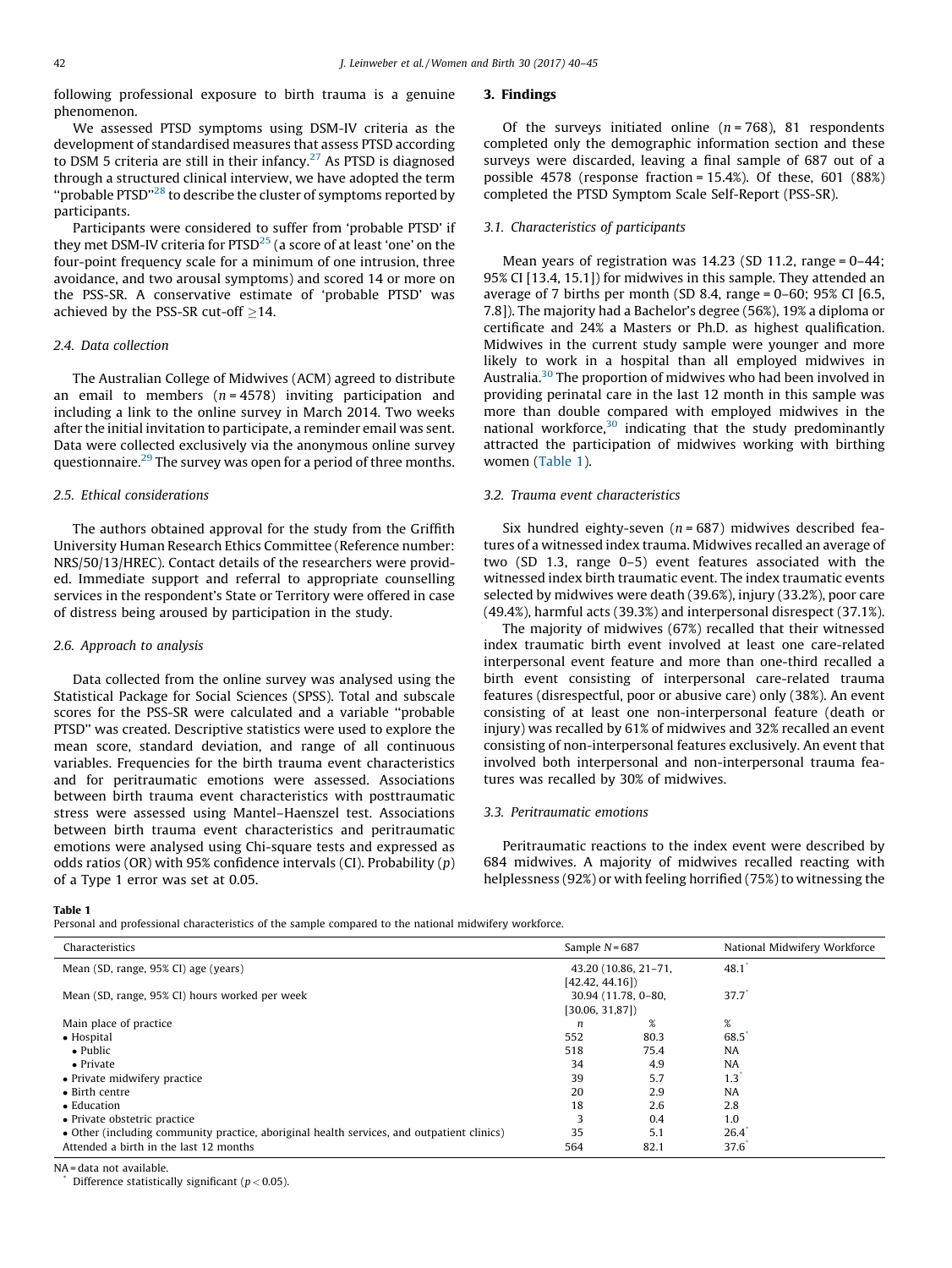traumatic birth event. Half of the midwives (51%) recalled an immediate reaction of fear. In addition, a majority of respondents recalled deep concern (97.2%), anger (84.2%), and powerlessness (82%). More than two-thirds (65.3%) recalled feeling guilty about what happened to the woman and almost half (46.7%) felt responsible for the traumatic event they had witnessed.

# 3.4. Associations between peritraumatic emotions and birth trauma characteristics

Midwives who recalled an index birth trauma event that included interpersonal trauma features were less likely to recall fear than those who did not  $(OR = 0.46, 95\% \text{ CI} [0.33, 0.64])$ . However, they were significantly more likely to recall other forms of peritraumatic distress; they were 20 times more likely to recall anger (OR = 20, 95% CI [11,35]), six times more likely to recall feeling powerless (OR = 5.8, 95% CI [3.8, 8.8]), four times more likely to recall reacting with feelings of being horrified by witnessing birth trauma (OR =  $3.89$ ,  $95\%$  CI [2.71,  $5.59$ ]) and twice as likely to feel guilty (OR = 1.90, 95% CI [1.36, 2.65]) or responsible  $(OR = 1.95, 95\% CI [1.40, 2.72])$  for what happened to the woman.

# 3.5. Prevalence of probable PTSD

PSS-SR total scores ranged from 0 to 46 out of a possible score of 51. The mean score was 7.7 (SD 8.3; 95% CI [7.0, 8.3]). The mean score for the PSS-SR re-experiencing subscale was 2.9 (SD 2.8; 95% CI [2.6, 3.1]). Mean PSS-SR avoidance subscale score was 2.6 (SD 3.6; 95% CI [2.4, 2.9]). Mean PSS-SR arousal subscale score was 2.2 (SD 3.0; 95% CI  $[1.9, 2.4]$ ). Reliability of the PSS-SR in the current study was excellent (Cronbach's alpha coefficient of 0.9). The prevalence of probable PTSD was 17% (n = 102, 95% CI [14.2, 20.0]).

# 3.6. Associations between posttraumatic stress and birth trauma characteristics

Respondents who recalled an index trauma event that included abusive care had a significantly higher PSS-SR total score  $(Z = -2.33, p = 0.02)$ . These respondents were also significantly more likely to report trying to avoid situations that trigger memories of the traumatic birth event (avoidance symptoms,  $Z = -2.20$ ,  $p = 0.03$ ) and to feel constantly alert/on the lookout for signs of danger (arousal symptoms,  $Z = -2.12$ ,  $p = 0.03$ ).

Respondents who recalled an index event including injury had significantly higher total PSS-SR scores ( $Z = -2.69$ ,  $p = 0.01$ ) and were significantly more likely to report they are reliving the traumatic experience (re-experiencing symptoms,  $Z = -2.90$ ,  $p < 0.001$ ) and feel constantly alert/on the lookout for signs of danger (arousal symptoms,  $Z = -3.17$ ,  $p < 0.001$ ) than respondents who did not recall injury. Event features of 'death', 'poor care' and 'interpersonal disrespect' were not significantly associated with PSS-SR total scores or any of the three PSS-SR symptom clusters.

# 4. Discussion

This paper presents the findings of the first, population-based survey investigating the prevalence of posttraumatic stress in Australian midwives. Using a rigorous, conservative assessment approach, a 17% prevalence of probable PTSD was identified. This prevalence estimate is lower than the 33% established by Sheen et al., $3$  in UK midwives and 36% in US nurse-midwives reported by Beck et al. $<sup>2</sup>$  $<sup>2</sup>$  $<sup>2</sup>$  The inconsistency is likely to be due to differences in</sup> conceptualisation and measurement of PTSD.

In contrast to other recent studies, the current study applied a very conservative approach to determining PTSD symptoms using the PSS-SR. Sheen et al., $3$  used the Impact of Event Scale (IES) which has lower specificity  $(0.77)^{31}$  $(0.77)^{31}$  $(0.77)^{31}$  than the PSS-SR  $(1.0)^{24}$  Determining PTSD with an instrument that is less specific leads to more participants meeting the threshold requirements for PTSD. The less specific PTSD symptom measurement may also explain why Beck et al.,<sup>[2](#page-4-0)</sup> found a prevalence which is more than double the estimate identified in the current study. Beck et al.,<sup>[2](#page-4-0)</sup> assessed trauma symptoms with the Secondary Traumatic Stress Scale (STSS). The STSS has only been validated for secondary traumatic stress (STS), occurring after indirect exposure to trauma, including hearing about a traumatic event.[32](#page-5-0) Determining probable PTSD with the STSS may result in more respondents meeting threshold criteria.

Our study is the first to investigate the prevalence of midwives' perceptions of different types of birth trauma. The majority of midwives in the current study (67%) recalled an index birth trauma event that included care-related interpersonal trauma and more than one-third recalled an event that had care-related interpersonal trauma features only. The findings indicate that witnessing care-related trauma including disrespectful and abusive care can occur frequently. This is congruent with recent findings which describe mistreatment of women during labour and birth as 'obstetric violence', $33$  and as a global problem. $34$  The current findings also indicate that care-related trauma can occur in the absence of obstetric emergencies. This is significant, as previous researchers conceptualised care-related interpersonal birth trauma as an environmental factor that may amplify traumatic stress in maternity professionals<sup>[2,9](#page-4-0)</sup> but not as a traumatic birth situation in itself.

This study is also the first to investigate the prevalence of peritraumatic emotions following professional exposure to birth trauma and associations with type of witnessed birth trauma. The findings show that witnessing birth trauma can lead to strong emotional distress in midwives, including feelings of horror, guilt, and anger about what happened to the women in their care. In the current study, respondents recalled particularly strong emotional reactions to witnessing birth trauma that included features of disrespectful and abusive care. This echoes qualitative findings by Rice and Warland<sup>[11](#page-4-0)</sup> which also described strong emotional reactions in Australian midwives in response to witnessing obstetric interventions they deemed unnecessary and unwanted by the woman in their care.

Respondents who witnessed birth trauma including abusive care also had more severe posttraumatic stress symptoms. This is consistent with other studies where individuals who had been exposed to interpersonal trauma were at high risk of developing posttraumatic stress compared to individuals exposed to other types of trauma.<sup>[35](#page-5-0)</sup> It has been suggested that interpersonal trauma may be particularly pathogenic because it can violate an individual's assumptions about the safety and predictability of the world and is a stark reminder of the capacity of other humans to engage in deliberately harmful activities.<sup>[16](#page-5-0)</sup> Midwives' strong peritraumatic emotional responses of horror when witnessing care-related trauma in the current study suggest that this form of birth trauma may be perceived as a threat to their sense of personal and professional integrity.

The high prevalence of intense emotional distress following exposure to birth trauma and probable PTSD found by us suggests a substantial psychological burden in the Australian midwifery workforce and highlights the need to acknowledge midwives' exposure to birth trauma as occupational stress. Prevention strategies that target organisational practices and provide support for individuals have been identified to be most efficient in addressing occupational stress.<sup>[36](#page-5-0)</sup>

At the individual level, introducing the notion of birth trauma for both women and midwives in midwifery education programmes may be useful to raise students' awareness. Understanding contributing factors and strategies to minimise such events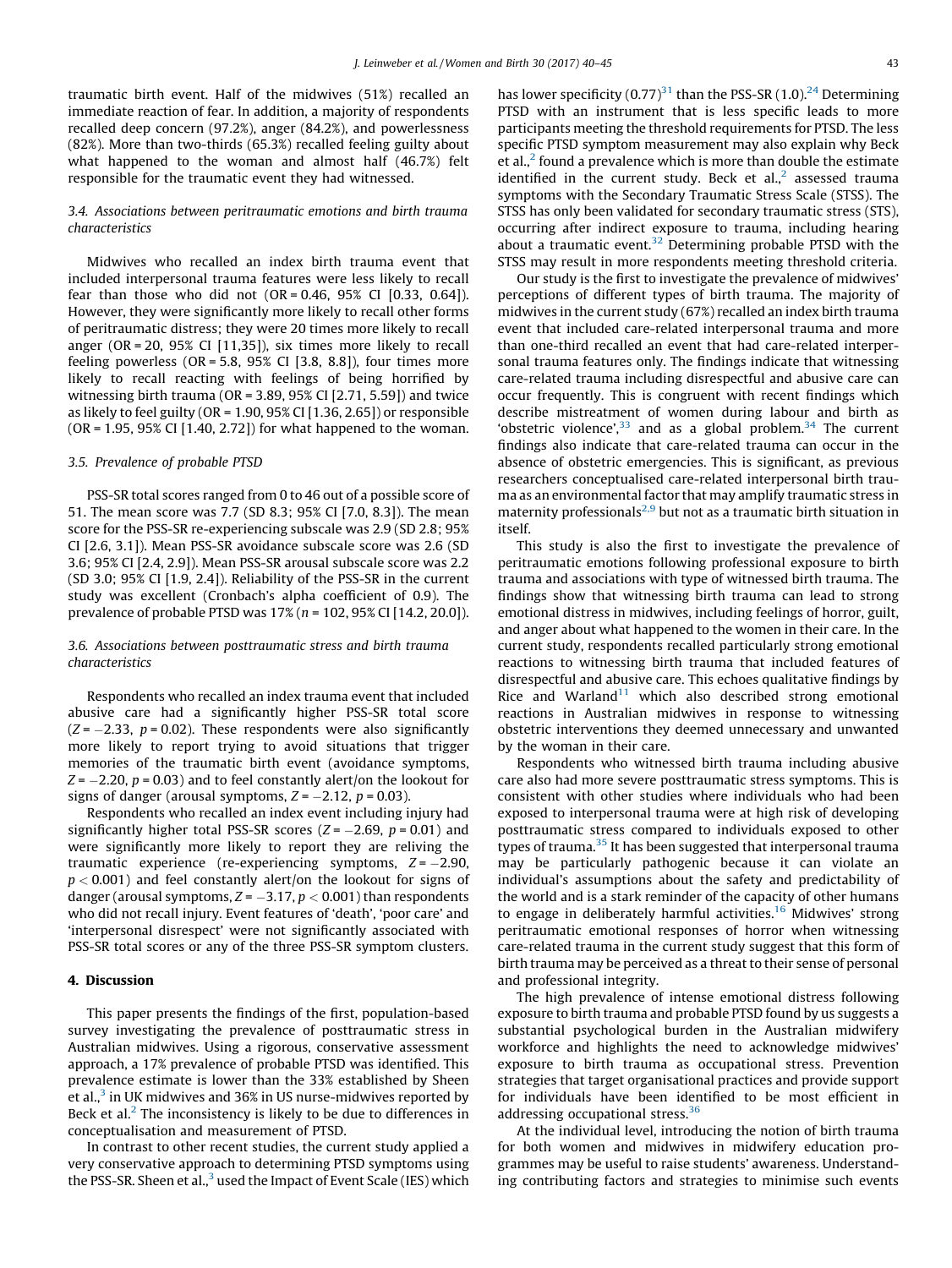<span id="page-4-0"></span>may assist to alter midwives' perceptual, information processing, cognitive and behavioural responses to traumatic birth events and reduce the probability of posttraumatic stress symptoms. Furthermore, continuing professional training for midwives needs to consider midwifery-specific features of trauma exposure such as midwives' close relationships with women during labour and  $birth<sup>37,38</sup>$  $birth<sup>37,38</sup>$  $birth<sup>37,38</sup>$  and midwives' potential to identify with women in their care.11,39 It has been suggested that these features may render midwives particularly vulnerable to experiencing distress when witnessing birth trauma.<sup>[40](#page-5-0)</sup>

'Trauma stewardship' refers to mindful avoidance of identifying with care recipients' trauma when providing care during or after traumatic events.[41](#page-5-0) Mindful avoidance is an element of emotional literacy which is defined as a person's capacity to register and acknowledge their emotional responses, and recognise how they influence thoughts and actions. $42$  Together trauma stewardship and emotional literacy may help midwives to effectively process their reactions following exposure to birth trauma. This may enable the midwife to minimise their own personal distress when witnessing birth trauma without withdrawing from the supportive relationship with the woman in her care. The high prevalence of care-related interpersonal birth trauma suggests that midwives may also benefit from developing ''birth trauma literacy''. This could include being able to distinguish between care-related, interpersonal birth trauma often induced by disrespectful and abusive care, and non-interpersonal birth trauma related to obstetric emergencies.

Occupational health and safety legislation reinforces employers' responsibility to provide a work environment that is free of risk to employees' psychological health. $36$  In settings where traumatic stress is acknowledged as occupational stress, employers have a duty of care to develop strategies to reduce cumulative traumatic exposures that may affect the workforce. $43$ 

Maternity care organisations should systemically target exposure to birth trauma by introducing trauma-informed care and practice (TICP).<sup>[44](#page-5-0)</sup> TICP aims to promote an organisational culture of trauma awareness, which may be an effective strategy to reduce trauma in the maternity care context. TICP approaches have been applied in a variety of health services to reduce the incidence of trauma in consumers and staff.[44](#page-5-0) TICP is based on the assumption that many people experience trauma and recognises how trauma affects all individuals involved with an organisation or system, including the workforce. TICP acknowledge care providers' own reactions to trauma in those they care for, as well as their own traumatic life experiences[.45](#page-5-0) An essential component of traumainformed care and practice is that health services do not inflict additional trauma in consumers or staff.<sup>46</sup> The findings of the current study indicate that some maternity care services may be failing to prevent or adequately address disrespectful or abusive interactions from some care providers, and, therefore, may unintentionally contribute to trauma experiences for women and midwives.

# 5. Limitations

The response rate of this study was low at 15.4% and it was not possible to obtain data on the non-responders. Consequently, the results may be an under or over estimate of the phenomena at hand.

Retrospective reporting means that perceptions of the nature of the birth trauma event and peritraumatic emotions may have been modified over time and therefore might differ from reports obtained immediately following the witnessing of a traumatic birth event. In addition the cross-sectional design cannot exclude the possibility that participants' reported PTSD symptoms were associated with other, more current, traumatic experiences.

It is also possible that the wording of the survey ''attuned'' participants to their traumatic experiences. As such participants may have recalled particularly negative aspects of traumatic events. In the current study this may have led to a retrospect overestimation of negative responses to witnessing trauma in midwives.

Study questions did not include details about who perpetrated actions of disrespectful and abusive perinatal care witnessed by respondents. This makes it impossible to confirm if actions of abusive/disrespectful care were perpetrated by midwives or by other medical staff.

#### 6. Conclusion

In this current study witnessing care-related interpersonal birth trauma was common. A significant proportion of the midwifery workforce meet the criteria for probable PTSD. Exposure to birth trauma needs to be acknowledged as an occupational hazard and posttraumatic stress as occupational stress for midwives. Trauma-informed care and practice are recommended to reduce the incidence of traumatic birth events experienced by women and witnessed by midwives.

#### Acknowledgments

Our thanks and appreciation to the midwives who took time out of their busy schedules to participate in this research. This research was supported by a Griffith University Postgraduate Research Scholarship.

#### Appendix A. Supplementary data

Supplementary data associated with this article can be found, in the online version, at [http://dx.doi.org/10.1016/j.wombi.2016.06.](http://dx.doi.org/10.1016/j.wombi.2016.06.006) [006](http://dx.doi.org/10.1016/j.wombi.2016.06.006).

#### References

- 1. American Psychiatric Association. [Diagnostic and statistical manual of mental](http://refhub.elsevier.com/S1871-5192(16)30066-X/sbref0235) disorders[. 5th ed. Washington, DC: American Psychiatric Association; 2013.](http://refhub.elsevier.com/S1871-5192(16)30066-X/sbref0235)
- 2. [Beck C, LoGiudice J, Gable RK. A mixed-methods study of secondary traumatic](http://refhub.elsevier.com/S1871-5192(16)30066-X/sbref0240) [stress in certified nurse-midwives: shaken belief in the birth process.](http://refhub.elsevier.com/S1871-5192(16)30066-X/sbref0240) J Mid[wifery Womens Health](http://refhub.elsevier.com/S1871-5192(16)30066-X/sbref0240) 2015;60(1):16–23.
- 3. [Sheen K, Spiby H, Slade P. Exposure to traumatic perinatal experiences and](http://refhub.elsevier.com/S1871-5192(16)30066-X/sbref0245) [posttraumatic stress symptoms in midwives: prevalence and association with](http://refhub.elsevier.com/S1871-5192(16)30066-X/sbref0245) burnout. [Int J Nurs Stud](http://refhub.elsevier.com/S1871-5192(16)30066-X/sbref0245) 2015;52(2):578–87.
- 4. [Kearney MK, Weininger RB, Vachon MS, Harrison RL, Mount BM. Self-care of](http://refhub.elsevier.com/S1871-5192(16)30066-X/sbref0250) [physicians caring for patients at the end of life: ''being connected, a key to my](http://refhub.elsevier.com/S1871-5192(16)30066-X/sbref0250) survival''. JAMA 2009;301[\(11\):1155–64.](http://refhub.elsevier.com/S1871-5192(16)30066-X/sbref0250)
- 5. [Jonsson A, Segesten K. Guilt, shame and need for a container: a study of](http://refhub.elsevier.com/S1871-5192(16)30066-X/sbref0255) [post-traumatic stress among ambulance personnel.](http://refhub.elsevier.com/S1871-5192(16)30066-X/sbref0255) Accid Emerg Nurs  $2004 \cdot 12(4) \cdot 215 - 23$
- 6. [Raja S, Hasnain M, Hoersch M, Gove-Yin S, Rajagopalan C. Trauma informed care](http://refhub.elsevier.com/S1871-5192(16)30066-X/sbref0260) [in medicine: current knowledge and future research directions.](http://refhub.elsevier.com/S1871-5192(16)30066-X/sbref0260) Fam Community Health 2015;38[\(3\):216–26.](http://refhub.elsevier.com/S1871-5192(16)30066-X/sbref0260)
- 7. [Nortje C, Roberts CB, Moller AT. Judgement of risk in traumatized and](http://refhub.elsevier.com/S1871-5192(16)30066-X/sbref0265) [nontraumatized emergency medical service personnel.](http://refhub.elsevier.com/S1871-5192(16)30066-X/sbref0265) Psychol Rep 2004;95[\(3\):1119–28.](http://refhub.elsevier.com/S1871-5192(16)30066-X/sbref0265)
- 8. Roberts CB. [The judgement of risk in traumatised and non-traumatised emergency](http://refhub.elsevier.com/S1871-5192(16)30066-X/sbref0270) medical service personnel[. \[Doctoral dissertation\] University of Stellenbosch;](http://refhub.elsevier.com/S1871-5192(16)30066-X/sbref0270) [2000.](http://refhub.elsevier.com/S1871-5192(16)30066-X/sbref0270)
- 9. [Beck C, Gable R. A mixed methods study of secondary traumatic stress in labor](http://refhub.elsevier.com/S1871-5192(16)30066-X/sbref0275) and delivery nurses. [J Obstet Gynecol Neonatal Nurs](http://refhub.elsevier.com/S1871-5192(16)30066-X/sbref0275) 2012;41(6):747–60.
- 10. [Goldbort J, Knepp A, Mueller C, Pyron M. Intrapartum nurses' lived experience](http://refhub.elsevier.com/S1871-5192(16)30066-X/sbref0280) [in a traumatic birthing process.](http://refhub.elsevier.com/S1871-5192(16)30066-X/sbref0280) Am J Matern Child Nurs 2011;36(6):373–80.
- 11. [Rice H, Warland J. Bearing witness: midwives experiences of witnessing](http://refhub.elsevier.com/S1871-5192(16)30066-X/sbref0285) [traumatic birth.](http://refhub.elsevier.com/S1871-5192(16)30066-X/sbref0285) Midwifery 2013;29(9):1056–63.
- 12. [Kessler RC, Ustun TB. The World Mental Health \(WMH\) survey initiative version](http://refhub.elsevier.com/S1871-5192(16)30066-X/sbref0290) [of the World Health Organization \(WHO\) Composite International Diagnostic](http://refhub.elsevier.com/S1871-5192(16)30066-X/sbref0290) Interview (CIDI). [Int J Methods Psychiatr Res](http://refhub.elsevier.com/S1871-5192(16)30066-X/sbref0290) 2004;13:93–121.
- 13. [Huth-Bocks AC, Krause K, Ahlfs-Dunn S, Gallagher E, Scott S. Relational trauma](http://refhub.elsevier.com/S1871-5192(16)30066-X/sbref0295) [and posttraumatic stress symptoms among pregnant women.](http://refhub.elsevier.com/S1871-5192(16)30066-X/sbref0295) Psychodyn Psychiatry 2013;41[\(2\):277.](http://refhub.elsevier.com/S1871-5192(16)30066-X/sbref0295)